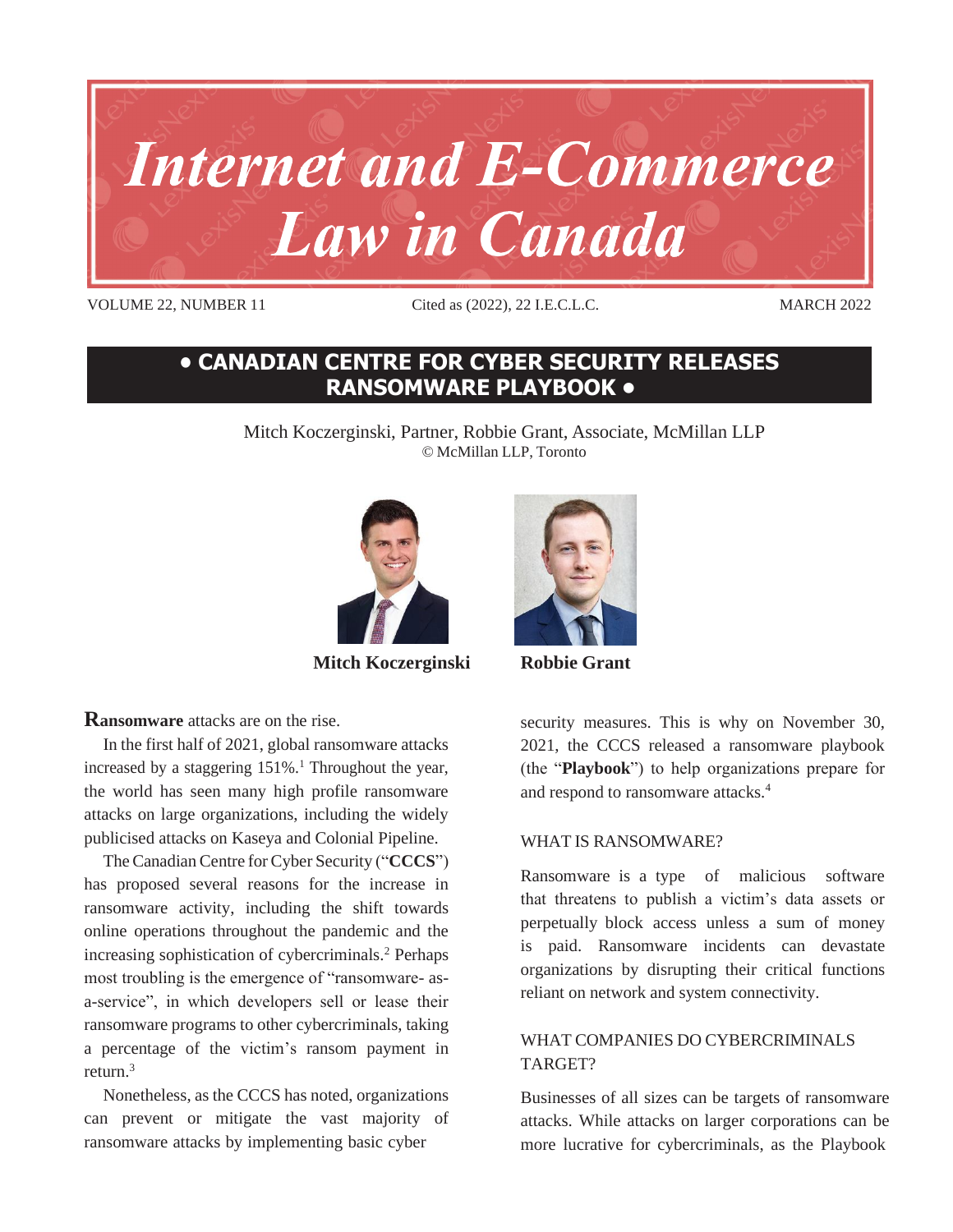notes, cybercriminals often consider small and medium sized organizations to have weaker security protection measures, making them easier targets.<sup>5</sup>

The following factors make a company a more likely target for a ransomware attack:

- The company has access to sensitive data that can be directly exploited, such as social insurance numbers, credit card numbers, or other financial information;
- The company has access to personal information that individuals would not want to be exposed, such as medical or religious information;
- Data is a crucial component of the company's business, such that a disruption to the company's systems would halt their entire business (making the company more likely to pay the ransom);
- The company holds valuable client data, or intellectual property, such as trade secrets;
- The company takes part in critical infrastructure, such as vital medical services; or
- The company is connected to a company that meets one of the descriptions above.<sup>6</sup>

The first half of the Playbook focusses on how a company can defend against ransomware. It covers cyber defence planning and basic cybersecurity controls. On the subject of cyber defence planning, the Playbook provides a useful overview of the principles to consider when developing (i) a backup plan, (ii) an incident response plan, and (iii) a recovery plan.<sup>7</sup>

In terms of cybersecurity controls, the Playbook provides a list of useful data security measures, including, without limitation:

- **Perimeter defences**, such as firewalls, antiphishing software, and virtual private networks;
- **Logging and alerting**, to track activity throughout the system, which helps establish an audit trail;
- **Penetration testing**, to assess vulnerabilities;
- **Network Segmentation**, to control and restrict access to information within your IT system; and
- **Password management**, to ensure stronger passwords are used throughout your organization.<sup>8</sup>

The second half of the Playbook focusses on how to recover from ransomware attacks. It covers immediate response actions that companies should take in the event of a breach and actions that will help a company get their business back online as quickly as possible following an attack.<sup>9</sup>

The Playbook is a useful tool for companies of all sizes to assess their readiness for a ransomware attack, and prepare themselves accordingly. However, companies need to employ a contextual approach to data security, taking into account the nature of their business, as well as their data and security systems. Developing and maintaining a comprehensive ransomware strategy requires input from legal and IT professionals.

If you have experienced a ransomware attack, or you have any questions about how to prepare for potential ransomware attacks, a member of our privacy and data security group would be happy to assist you.

[*Mitch Koczerginski is a Partner in the Advocacy and Litigation and Privacy and Data Protection Groups. He has a broad practice in corporate and commercial litigation, including in connection with privacy related disputes. Mitch routinely advises and represents clients before various Canadian privacy regulators in respect of privacy and data breaches involving payment card information, personal information, health information and sensitive business information. Mitch is also a Certified Information Privacy Professional (Canada).* 

 *Robbie Grant is an Associate in the Toronto Office of McMillan LLP, where he is building a practice in the regulatory group, with a focus on privacy and data protection. He frequently assists in drafting and reviewing privacy policies, coordinating response plans after data breaches, and advising on the privacy law dimension of business practices and transactions. He also advises on privacy law considerations related to COVID-19, and access to information requests. He is currently developing expertise in Canada's anti- spam legislation.*]